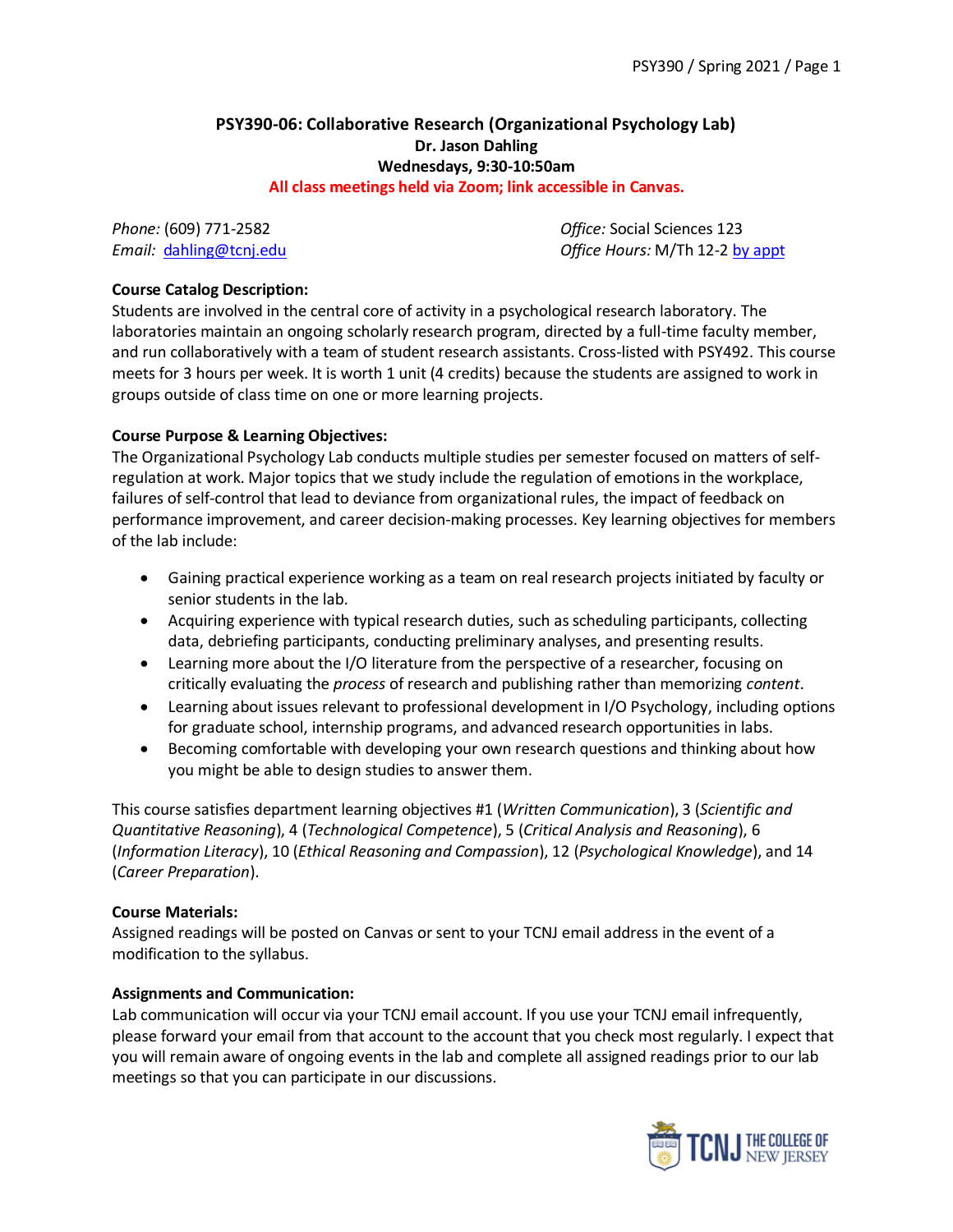## **Course Requirements:**

## **1. Preliminary assignment packet (5 points)**

Your first assignment is to complete a set of preliminary materials and submit them as instructed. You will receive instructions about these materials before classes begin:

- A set of preliminary readings designed to bring you up to speed on the theories and concepts underlying our planned studies for the semester. Each article is accompanied by a few short answer questions to confirm your understanding of the material.
- Your training certificate from the NIH to indicate that you completed the Protecting Human Research Participants modules. This is required by TCNJ's IRB before you can manage data collection.
- Your response to the discussion leader preference survey distributed via email.
- The work availability grid so that I can start working on the lab schedule.

## **2. Maintenance of lab hours & duties (30 points)**

Students are expected to be actively involved in lab projects for six hours per week, following the set schedule that we establish early in the semester. How you spend your lab time will vary quite a bit, but generally involves the collection of primary data either by running occurrences or pulling research materials. During your down-time when you do not have participants, you are responsible for making sure that all supplies are in stock (including photocopies of study materials for the next RA), ensuring that the lab is clutter-free and professional in appearance, applying PIPER credit for your participants, returning any emails from participants, and assisting other RAs with their participants or work if you have none of your own. I expect that these labrelated duties will all be taken care of before you start working on assignments for other classes.

# **3. Reading Reactions (10 points)**

Most days with assigned readings require you to submit a short (1 page) reaction paper. Prompts are provided in Canvas. The purpose of the reaction paper is to ensure that you review the article in advance of the lab meeting and practice thinking about major course concepts (e.g., grounding hypotheses in theory). Reactions are graded on a 0/1-point rubric, where 1 point is awarded for a complete response that demonstrates engagement with the assigned reading.

# **4. Engagement in lab meetings (10 points)**

During the lab meetings, we will discuss lab activities, data we have collected, plans for future studies, journal articles, and developmental opportunities. You are expected to regularly attend the lab meeting and make meaningful contributions to the group discussion. Participation is graded on a 0/1-point rubric for each lab meeting, where 1 point is awarded for substantive engagement in the discussion (not merely attending). I drop one meeting engagement grade to allow for a week when you might be absent or otherwise distracted.

# **5. Discussion leadership (10 points)**

Each student will be the discussion leader for one class meeting. The discussion leader has the following responsibilities:

• Generate outlines of the articles to share with your classmates to aid in the discussion. Outlines should summarize the articles, typically in 1 single-sided page each. See Canvas for an example outline to follow and my rubric if you have never done this before.

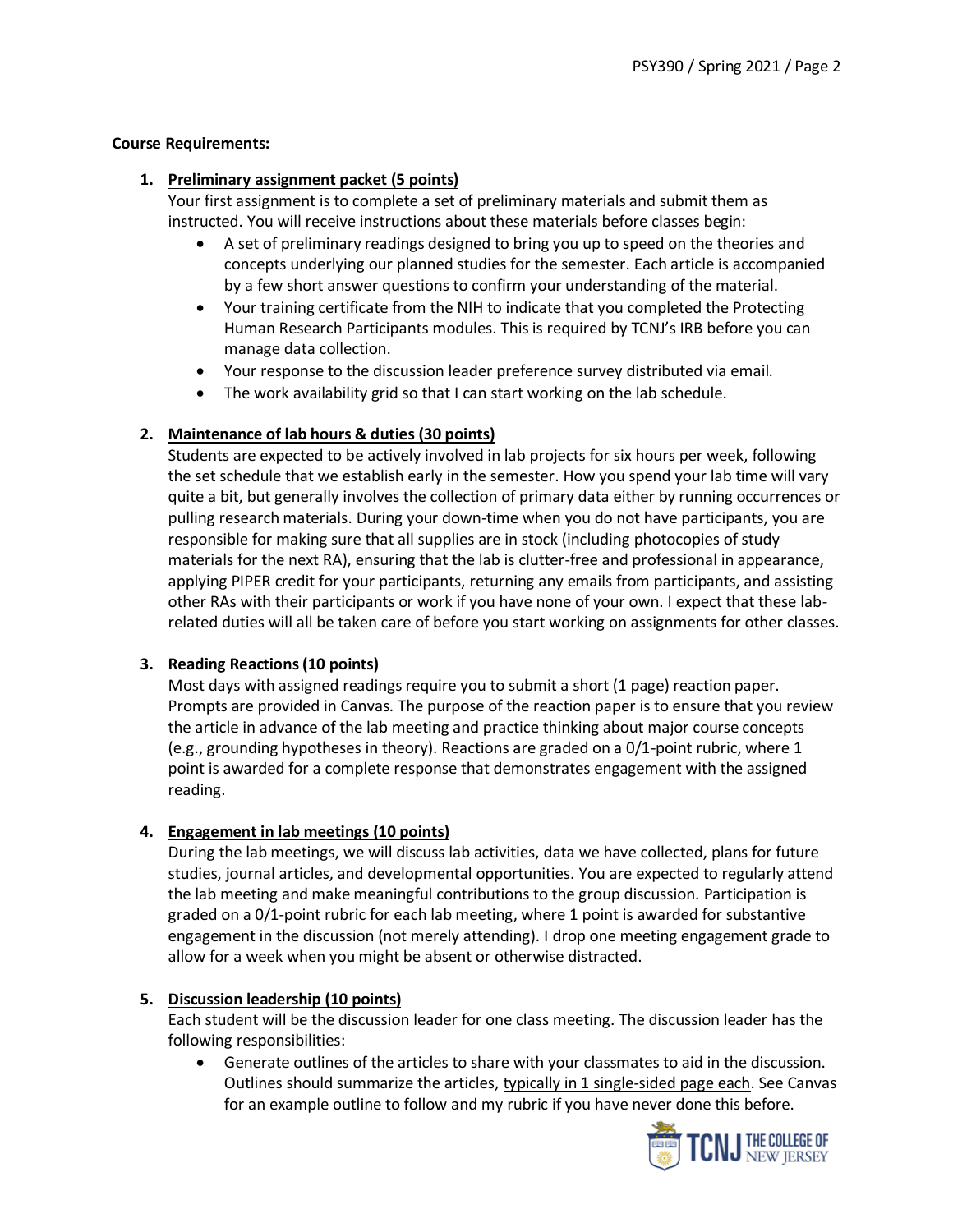- Generate a set of at least 5 discussion questions for each article. Good discussion questions should generate about 30 minutes of discussion, so think about interesting issues, controversies, or connections that will prompt conversation rather than questions that ask about rote facts or recollections from the text.
- Circulate both your outlines and discussion questions to me and your classmates no later than noon on the Monday prior to our Wednesday morning meeting.

### **6. Research proposal (5 points for midterm; 30 points for final)**

The cumulative assignment for the course is a proposal for your own research project. Your project should be in some way related to an ongoing lab project or something we read in our lab meetings, and it should be realistic for you to actually run it as an individual study or senior honors thesis. Your midterm assignment is a sketch of your idea that outlines your research questions, initial literature, and proposed methodology so that I can give you feedback before you become too invested in a proposal that might not be feasible. The complete research proposal serves as your final exam and is due during our regularly-scheduled exam period. The complete proposal should consist of a complete Introduction section and a planned Methods section that outlines your target sample, the procedure you would use, and the measures you select. As a normative guideline, the complete proposal is generally around 10 pages of text and includes around 10 scholarly references. (For students repeating PSY390, your research proposal this semester must be substantially different from the proposal written in previous semesters. Please seek early input if you want to expand or elaborate on a previous topic.)

### **Grading Criteria:**

| <b>COURSE COMPONENT</b>                      | POINT VALUE |
|----------------------------------------------|-------------|
| Preliminary assignment packet                |             |
| Midterm research proposal sketch             | 5           |
| Maintenance of lab hours & duties (3@10 pts) | 30          |
| Lab meeting article reactions                | 10          |
| Lab meeting participation                    | 10          |
| Discussion leadership                        | 10          |
| Final research proposal                      | 30          |
|                                              | 100         |

| <b>EARNED PERCENTAGE TOTAL</b> | <b>COURSE GRADE</b> | <b>EARNED PERCENTAGE TOTAL</b> | <b>COURSE GRADE</b> |  |
|--------------------------------|---------------------|--------------------------------|---------------------|--|
| 93-100%                        |                     | 73-76%                         |                     |  |
| 90-92%                         | А-                  | 70-72%                         |                     |  |
| 87-89%                         | B+                  | 67-69%                         | D+                  |  |
| 83-86%                         |                     | 60-66%                         |                     |  |
| 80-82%                         | B-                  | <60%                           |                     |  |
| 77-79%                         |                     |                                |                     |  |

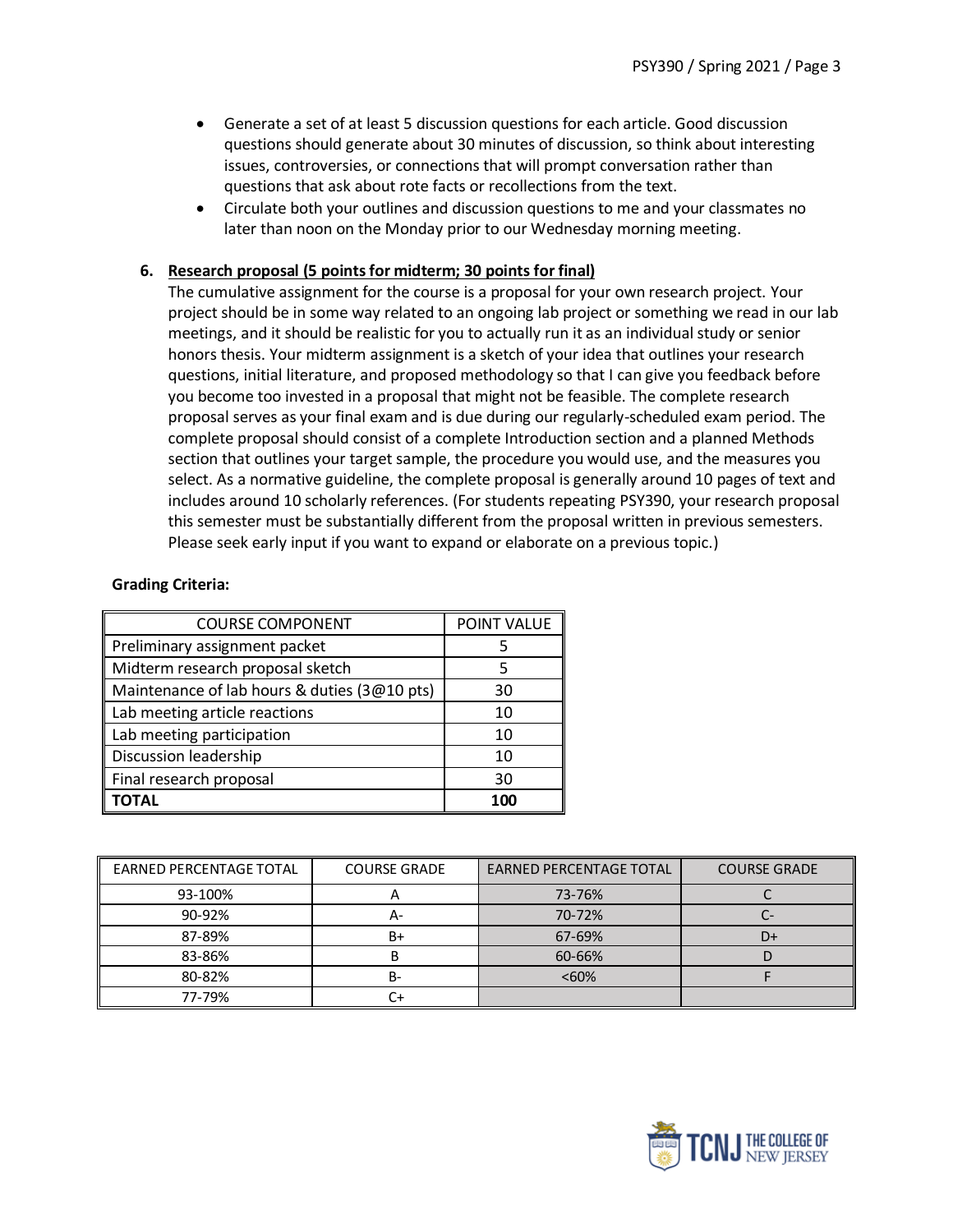## **Course Policies**

### **Academic Integrity Policy:**

Cheating and plagiarism are serious violations of the College's Academic Integrity Policy. It is your responsibility to familiarize yourself with this policy, which is available in full at the link below. Under this policy, I am obligated to file any academic integrity violations for review. In the interest of promoting academic integrity, all work submitted to Canvas will be subjected to a plagiarism scan. Please note that the result of this scan is that your work will be stored anonymously within the Turn-It-In system to be compared against future submissions made by other students. <https://policies.tcnj.edu/?p=130>

### **Assignment Policies:**

- **Assignment Submission:** All assignments must be submitted to Canvas for a timestamp and plagiarism scan unless otherwise indicated; emailed submissions will not be accepted. You are responsible for checking that you have uploaded the correct file to Canvas before the assignment deadline, that your uploaded file has a valid .doc or .docx extension, and that your uploaded file can be opened. Incorrect or invalid submissions accrue a late penalty as noted below.
- **Assigned Reading:** Any required readings will be posted on Canvas for you to download. Read the materials carefully because you will be expected to discuss the readings and have sufficient understanding to participate in class activities.
- **Late Assignments:** Canvas reports the dates and times that items are due. Unless cleared by me in advance, late submissions will be penalized at a rate of 15% per 24-hour block after the deadline. That is, an assignment submitted up to 24 hours late receives a 15% penalty, between 24-48 hours late receives a 30% penalty, and between 48-72 hours late receives a 45% penalty. After an assignment is in excess of 72 hours late, including weekends, I will no longer accept it and you will receive a 0% grade.
- **Participation:** See the syllabus addendum on Canvas concerning participation for full details of how this grade is derived and what I expect. You are responsible for reading and understanding this document.

## **Attendance Policy:**

Attendance is expected in accordance with College attendance policy, as explained in full here: <https://policies.tcnj.edu/?p=77>

### **Communication Policy:**

All communication about the course will be sent to your TCNJ email. You are expected to regularly check this account. All communication to me should be emailed to [dahling@tcnj.edu;](mailto:dahling@tcnj.edu) please do not message me through Canvas because the interface is poorly designed and I'm likely to miss your question.

## **Disability Policy:**

Any student who has a documented disability and is in need of academic accommodations should notify me *during the first week of classes* and contact the Accessibility Resource Center (609-771-2571). Accommodations are individualized and in accordance with Section 504 of the Rehabilitation Act of 1973

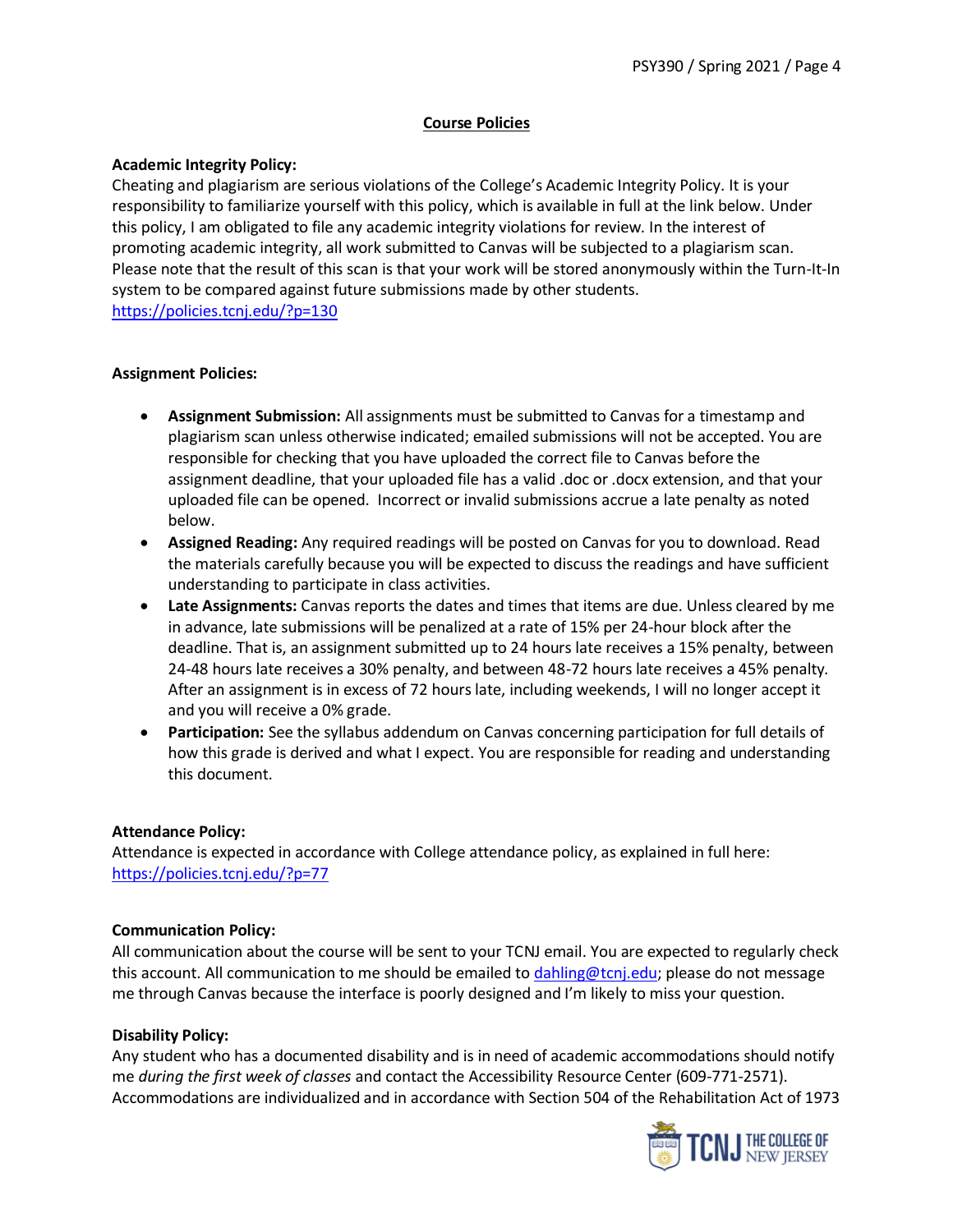and the Americans with Disabilities Act of 1992. See here for more information: <https://policies.tcnj.edu/?p=145>

#### **Statement of Ethical Principles:**

The Psychology Department has adopted a set of Ethical Principles to communicate our values and guide the conduct of our members. We strive to uphold these principles in all of the contexts in which the members of the department engage: in courses, in research, and in the community. All members of our community - students, faculty and staff – are responsible for familiarizing themselves with these principles and abiding by them. This statement is not intended to replace, but rather expands on existing federal and state protections as well as local policies at TCNJ. Our intention is to more fully articulate the rights and responsibilities of an ethically responsible community of learners in the Psychology Department. A link to the Ethical Principles can be found here: <https://psychology.tcnj.edu/ethical-principles/>

#### **Student Conduct Policy:**

The College of New Jersey Policy Prohibiting Discrimination in the Workplace/Educational Environment governs the college's commitment to and expectations of having an environment that respects the diversity of all members of the campus community. Under this policy, forms of discrimination or harassment based upon specific protected categories are prohibited and will not be tolerated. If you wish to report a concern, please contact Kerri Thompson Tillett, Chief Diversity Officer, at 771-3139, or via email at [thompsok@tcnj.edu.](mailto:thompsok@tcnj.edu)

<https://policies.tcnj.edu/?p=870>

|           |                                                                                             |     | <b>DECIPHERING ACADEMESE</b>                                   |  |                                              |  | YES, ACADEMIC LANGUAGE CAN BE OBTUSE, ABSTRUSE AND<br>DOWNRIGHT DAEDAL. FOR YOUR CONVENIENCE, WE PRESENT<br>A SHORT THESAURUS OF COMMON ACADEMIC PHRASES |
|-----------|---------------------------------------------------------------------------------------------|-----|----------------------------------------------------------------|--|----------------------------------------------|--|----------------------------------------------------------------------------------------------------------------------------------------------------------|
|           | "To the best of<br>the author's<br>knowledge"                                               |     | "WE WERE TOO LAZY<br>TO DO A REAL LITE-<br>RATURE SEARCH."     |  | "It should be<br>noted that"                 |  | "OK, SO MY EXPERMENTS<br>WEREN'T PERFECT. ARE<br>YOU HAPPY NOW??"                                                                                        |
| 200H      |                                                                                             |     |                                                                |  |                                              |  | "IF WE TAKE A HUGE LEAP                                                                                                                                  |
|           | "Results were<br>found through<br>direct experi-<br>mentation."                             | $=$ | "WE PLAYED AROUND<br>WITH IT UNTIL IT<br>WORKED."              |  | "These results $\equiv$<br>suggest that"     |  | IN REASONING, WE CAN GET<br>MORE MILEAGE OUT OF OUR<br>DATA"                                                                                             |
|           |                                                                                             |     |                                                                |  |                                              |  |                                                                                                                                                          |
| 0<br>CHAM | "The data agreed<br>quite well with<br>the predicted<br>model."<br>y<br>8 www.phdcomics.com | =   | "IF YOU TURN THE<br>PAGE UPSIDE DOWN<br>AND SQUINT, IT DOESN'T |  | "Future work $\sum_{\text{will focus on}}$ " |  | "YES, WE KNOW THERE IS<br>A BIG FLAW, BUT WE PRO-<br>MISE WE'LL GET TO IT<br>SOMEDAY."                                                                   |
|           |                                                                                             |     | LOOK TOO DIFFERENT."                                           |  |                                              |  | open question." = "WE HAVE NO CLUE EITHER."                                                                                                              |
|           |                                                                                             |     |                                                                |  |                                              |  |                                                                                                                                                          |

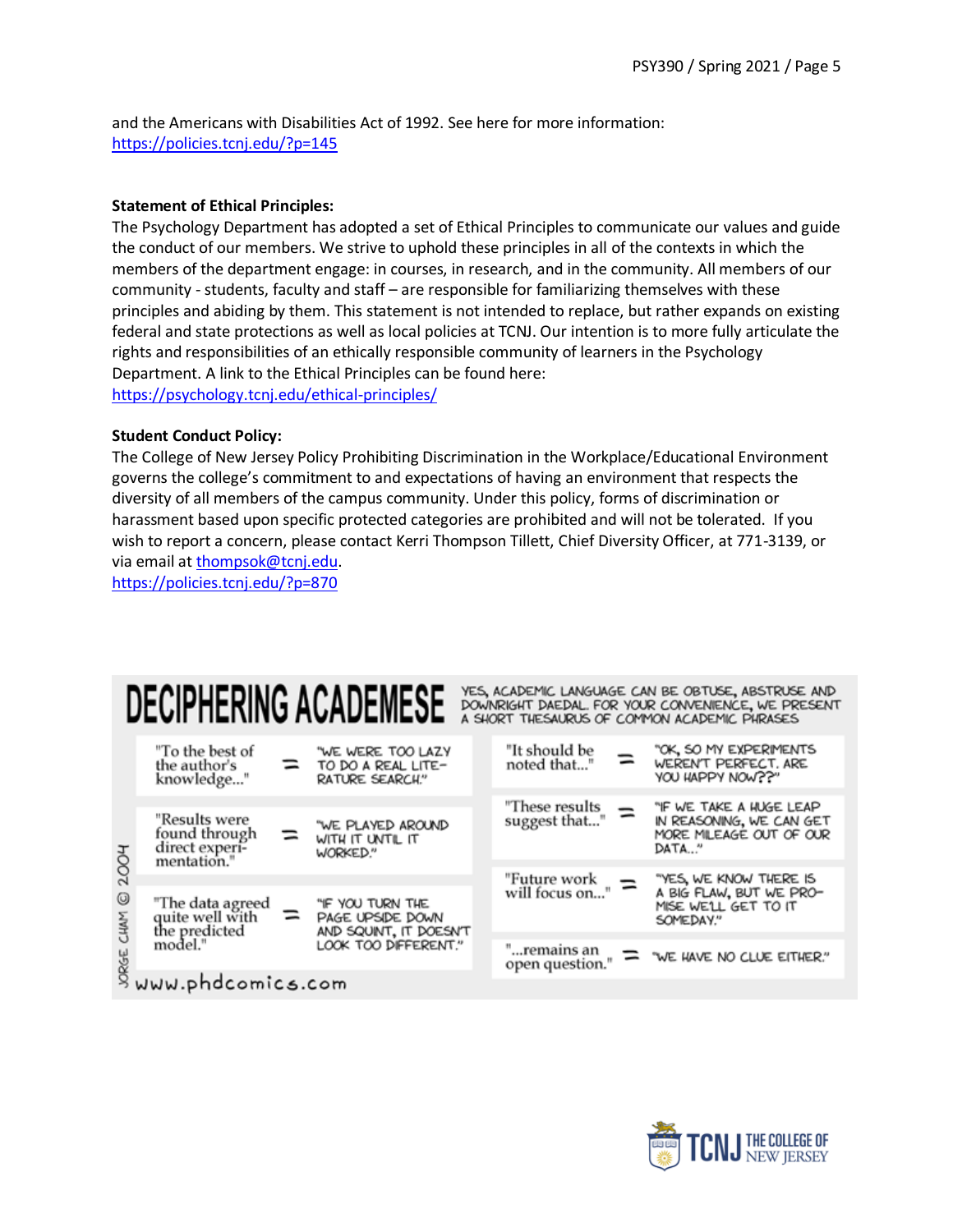### **Tentative Schedule**

A typical lab meeting will start with a discussion of lab business, which may include reviewing procedures for new studies, troubleshooting emergent problems, or reviewing preliminary results. Following lab business, the remainder of the meeting will focus on discussing the assigned article; discussion leadership will be managed by the person indicated in the schedule below. Please note that the schedule of topics and due dates below is subject to change.

| <b>Date</b> | <b>Topic &amp; Assigned Reading</b>                                                                                                                                                                                                                                                                                                                                                       | Notes / Items<br><b>Due</b>             |  |
|-------------|-------------------------------------------------------------------------------------------------------------------------------------------------------------------------------------------------------------------------------------------------------------------------------------------------------------------------------------------------------------------------------------------|-----------------------------------------|--|
| Feb<br>3    | <b>Orientation</b><br>No assigned reading. Introductions, syllabus, and overview of lab<br>processes.                                                                                                                                                                                                                                                                                     | Preliminary<br>assignment<br>packet due |  |
| 10          | <b>Writing about Psychological Theory, Part I</b><br>Discussion Leader: Dr. Dahling<br>Sutton, R.I., & Staw, B.M. (1995). What theory is not. Administrative<br>Science Quarterly, 40, 371-384. (Read only through p. 378)<br>Hagger, M.S. (2012). How to get your article rejected. Stress and<br>Health, 28, 265-268.<br>Anonymous (2020). Wolves in sheep's clothing: How and when     |                                         |  |
|             | Machiavellian leaders demonstrate strategic abuse.                                                                                                                                                                                                                                                                                                                                        |                                         |  |
| 17          | <b>Writing about Psychological Theory, Part II</b><br>Discussion Leader: Dr. Dahling<br>Grant, A.M., & Pollock, T.G. (2011). Publishing in AMJ, part 3: Setting<br>the hook. Academy of Management Journal, 54, 873-879.<br>Pollock, T.G., & Bono, J.E. (2013). Being Scheherazade: The importance<br>of storytelling in academic writing. Academy of Management<br>Journal, 56, 629-634. | Reaction paper<br>due                   |  |
| 24          | <b>Interesting Research, Part I: Women at Work</b><br><b>Discussion Leader: TBD</b><br>Grandey, A. A., Gabriel, A. S., & King, E. B. (2020). Tackling taboo<br>topics: A review of the three M s in working women's lives.<br>Journal of Management, 46(1), 7-35.                                                                                                                         | Reaction paper<br>due                   |  |
| 3<br>Mar    | <b>Interesting Research, Part II: Enemyship</b><br>Discussion Leader: TBD<br>Motro, D., & Sullivan, D. (2017). Could two negative emotions be a<br>positive? The effects of anger and anxiety in enemyship. Journal<br>of Experimental Social Psychology, 69, 130-143.                                                                                                                    |                                         |  |

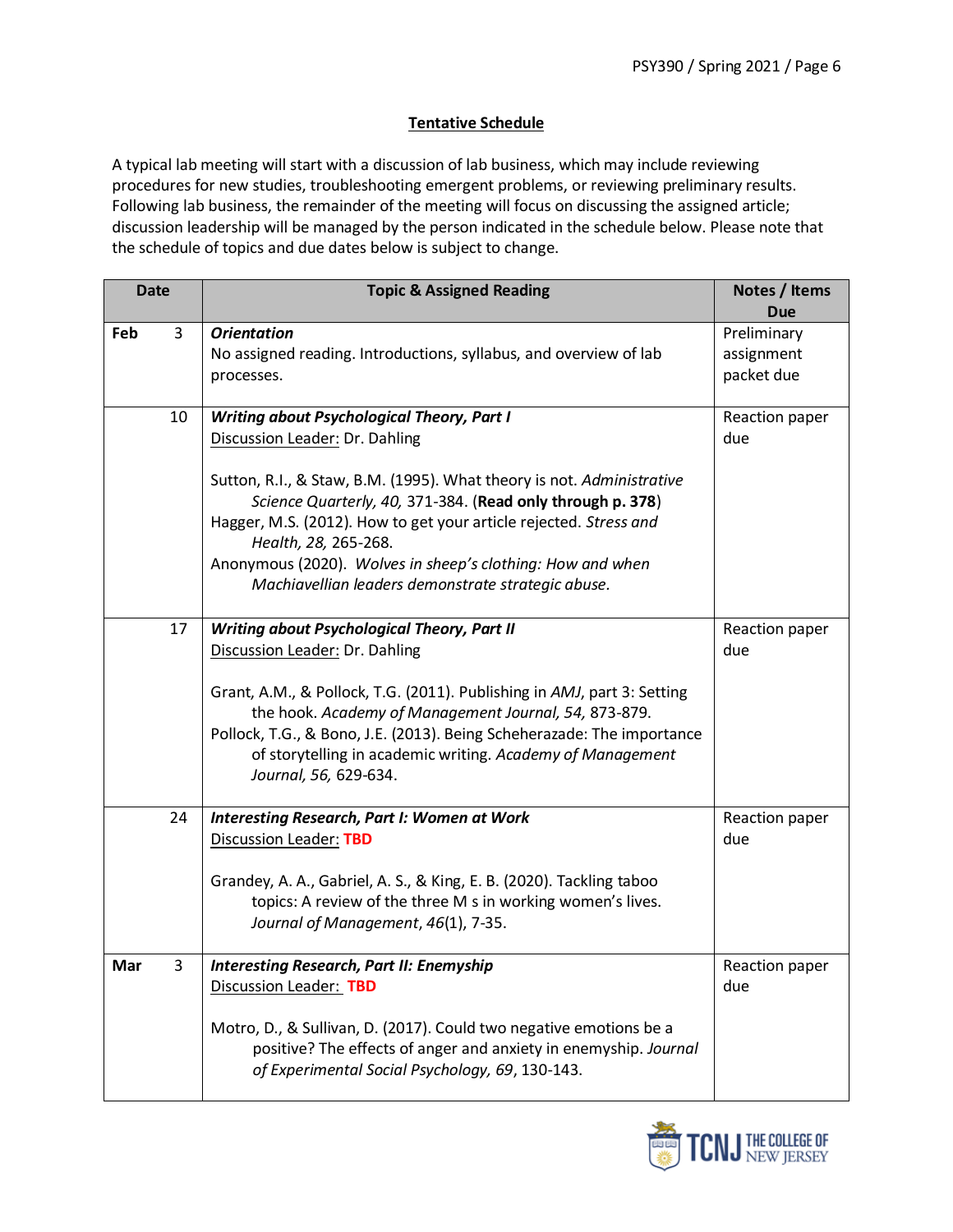| 17                    | Discussion Leader: TBD<br>Hennekam, S., Ladge, J., & Shymko, Y. (2020). From zero to hero: An<br>exploratory study examining sudden hero status among<br>nonphysician health care workers during the COVID-19<br>pandemic. Journal of Applied Psychology, 105(10), 1088-1100.<br><b>Spring Break Observed - No Lab Meeting</b> | due            |  |  |  |
|-----------------------|--------------------------------------------------------------------------------------------------------------------------------------------------------------------------------------------------------------------------------------------------------------------------------------------------------------------------------|----------------|--|--|--|
|                       |                                                                                                                                                                                                                                                                                                                                |                |  |  |  |
|                       |                                                                                                                                                                                                                                                                                                                                |                |  |  |  |
|                       |                                                                                                                                                                                                                                                                                                                                |                |  |  |  |
|                       |                                                                                                                                                                                                                                                                                                                                |                |  |  |  |
|                       |                                                                                                                                                                                                                                                                                                                                |                |  |  |  |
|                       |                                                                                                                                                                                                                                                                                                                                |                |  |  |  |
|                       |                                                                                                                                                                                                                                                                                                                                |                |  |  |  |
|                       |                                                                                                                                                                                                                                                                                                                                |                |  |  |  |
|                       |                                                                                                                                                                                                                                                                                                                                |                |  |  |  |
|                       |                                                                                                                                                                                                                                                                                                                                |                |  |  |  |
| 24                    | <b>Interesting Research, Part IV: Decent Work</b>                                                                                                                                                                                                                                                                              | Reaction paper |  |  |  |
|                       | Discussion Leader: TBD                                                                                                                                                                                                                                                                                                         | due            |  |  |  |
|                       |                                                                                                                                                                                                                                                                                                                                |                |  |  |  |
|                       | Duffy, R. D., Kim, H. J., Allan, B. A., & Prieto, C. G. (2020). Predictors of                                                                                                                                                                                                                                                  |                |  |  |  |
|                       | decent work across time: Testing propositions from Psychology                                                                                                                                                                                                                                                                  |                |  |  |  |
|                       | of Working Theory. Journal of Vocational Behavior, 123,                                                                                                                                                                                                                                                                        |                |  |  |  |
|                       | 103507.                                                                                                                                                                                                                                                                                                                        |                |  |  |  |
|                       |                                                                                                                                                                                                                                                                                                                                |                |  |  |  |
| 31                    | <b>Interesting Research, Part V: Performance Appraisal</b>                                                                                                                                                                                                                                                                     | Research       |  |  |  |
|                       | Discussion Leader: TBD                                                                                                                                                                                                                                                                                                         |                |  |  |  |
|                       | proposal<br>concept due                                                                                                                                                                                                                                                                                                        |                |  |  |  |
|                       | Brown, M., Kraimer, M. L., & Bratton, V. K. (2020). Performance                                                                                                                                                                                                                                                                |                |  |  |  |
|                       | appraisal cynicism among managers: A job demands resources                                                                                                                                                                                                                                                                     | Reaction paper |  |  |  |
|                       | perspective. Journal of Business and Psychology, 35(4), 455-                                                                                                                                                                                                                                                                   | due            |  |  |  |
|                       | 468.                                                                                                                                                                                                                                                                                                                           |                |  |  |  |
|                       |                                                                                                                                                                                                                                                                                                                                |                |  |  |  |
| $\overline{7}$<br>Apr | <b>Interesting Research, Part VI: Organizational Personalities</b>                                                                                                                                                                                                                                                             | Reaction paper |  |  |  |
|                       | Discussion Leader: TBD                                                                                                                                                                                                                                                                                                         | due            |  |  |  |
|                       | 3                                                                                                                                                                                                                                                                                                                              |                |  |  |  |
|                       | Zhu, X. S., Dalal, D. K., Nolan, K. P., & Barnes-Farrell, J. L. (2020).                                                                                                                                                                                                                                                        |                |  |  |  |
|                       | Understanding the role of organizational personality and social                                                                                                                                                                                                                                                                |                |  |  |  |
|                       | identity concerns on initial recruitment outcomes. Journal of                                                                                                                                                                                                                                                                  |                |  |  |  |
|                       | Vocational Behavior, 103518.                                                                                                                                                                                                                                                                                                   |                |  |  |  |
|                       |                                                                                                                                                                                                                                                                                                                                |                |  |  |  |
| 14                    | <b>Interesting Research, Part VII: Email</b>                                                                                                                                                                                                                                                                                   | Reaction paper |  |  |  |
|                       | Discussion Leader: TBD                                                                                                                                                                                                                                                                                                         | due            |  |  |  |
|                       |                                                                                                                                                                                                                                                                                                                                |                |  |  |  |
|                       | Rosen, C. C., Simon, L. S., Gajendran, R. S., Johnson, R. E., Lee, H. W., &                                                                                                                                                                                                                                                    |                |  |  |  |
|                       | Lin, S. H. J. (2019). Boxed in by your inbox: Implications of daily                                                                                                                                                                                                                                                            |                |  |  |  |
|                       | e-mail demands for managers' leadership behaviors. Journal of                                                                                                                                                                                                                                                                  |                |  |  |  |
|                       | Applied Psychology, 104(1), 19-33.                                                                                                                                                                                                                                                                                             |                |  |  |  |
|                       |                                                                                                                                                                                                                                                                                                                                |                |  |  |  |
| 21                    | <b>Interesting Research, Part VIII: Robots</b>                                                                                                                                                                                                                                                                                 | Reaction paper |  |  |  |
|                       |                                                                                                                                                                                                                                                                                                                                |                |  |  |  |
|                       |                                                                                                                                                                                                                                                                                                                                |                |  |  |  |
|                       | Yam, K. C., Bigman, Y. E., Tang, P. M., Ilies, R., De Cremer, D., Soh, H., &                                                                                                                                                                                                                                                   |                |  |  |  |
|                       | Discussion Leader: TBD                                                                                                                                                                                                                                                                                                         | due            |  |  |  |